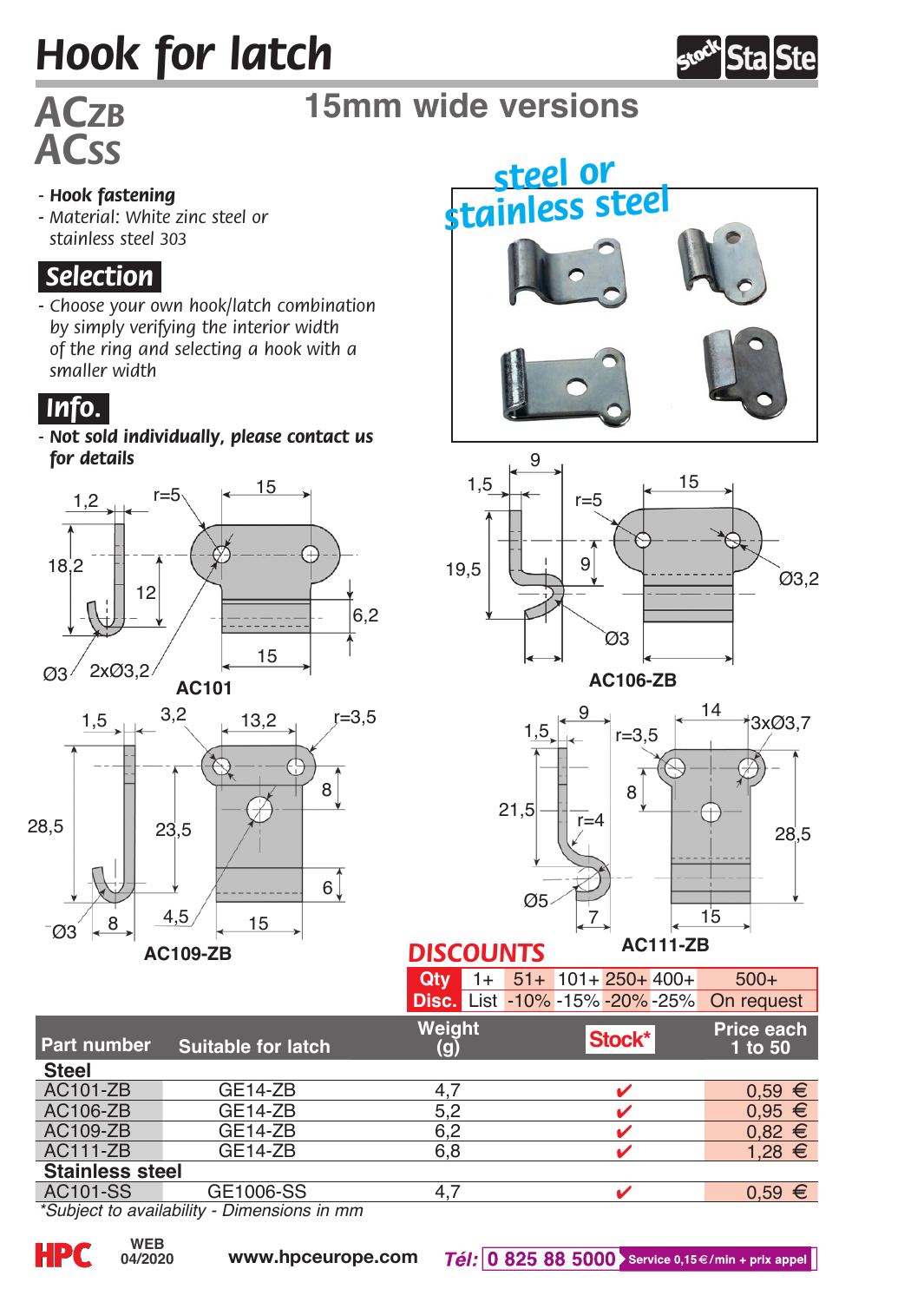

## *Hook for latch*

## **Widths: 12, 13, 18 and 20mm** *ACzb*

#### *- Hook fastening*

*- Material: White zinc steel or stainless steel 303*

#### *.Selection.*

*- Choose your own hook/latch combination by simply verifying the interior width of the ring and selecting a hook with a smaller width*



#### *.Info..*

*- Not sold individually, please contact us for details*











#### *DISCOUNTS*

| <b>Ctv</b> $1+ 51+ 101+ 250+ 400+$ |  |       | $500+$                                    |
|------------------------------------|--|-------|-------------------------------------------|
|                                    |  |       | Disc. List -10% -15% -20% -25% On request |
| Weight                             |  | erack | Price each                                |

| Part number            | Suitable<br>for latch | Weiaht<br>O) | Stock* | Price each<br>1 to 50 |  |  |  |
|------------------------|-----------------------|--------------|--------|-----------------------|--|--|--|
| <b>Steel</b>           |                       |              |        |                       |  |  |  |
| AC103-ZB               |                       | 3,4          |        | €<br>0.27             |  |  |  |
| <b>AC118-ZB</b>        | <b>GE18-ZB</b>        | 1.5          |        | $0.20 \in$            |  |  |  |
| AC121-ZB               | GE5-ZB                | 9.4          |        | $0,44 \in$            |  |  |  |
| AC122-ZB               | GP22-ZB and GP23-ZB   | 1.9          |        | $0.82 \in$            |  |  |  |
| <b>Stainless steel</b> |                       |              |        |                       |  |  |  |
| AC118-SS               | GE18-SS               | 1,5          |        | €<br>0.37             |  |  |  |
| <b>AC121-SS</b>        | GE5-SS                | 9.4          |        | 1.18 $∈$              |  |  |  |
| AC122-SS               | GP22-SS and GP23-SS   | 1.9          |        | $2.29 \in$            |  |  |  |
|                        |                       |              |        |                       |  |  |  |

*\*Subject to availability - Dimensions in mm*

Fax: 0 825 88 6000 Service 0,15€/min + prix appel